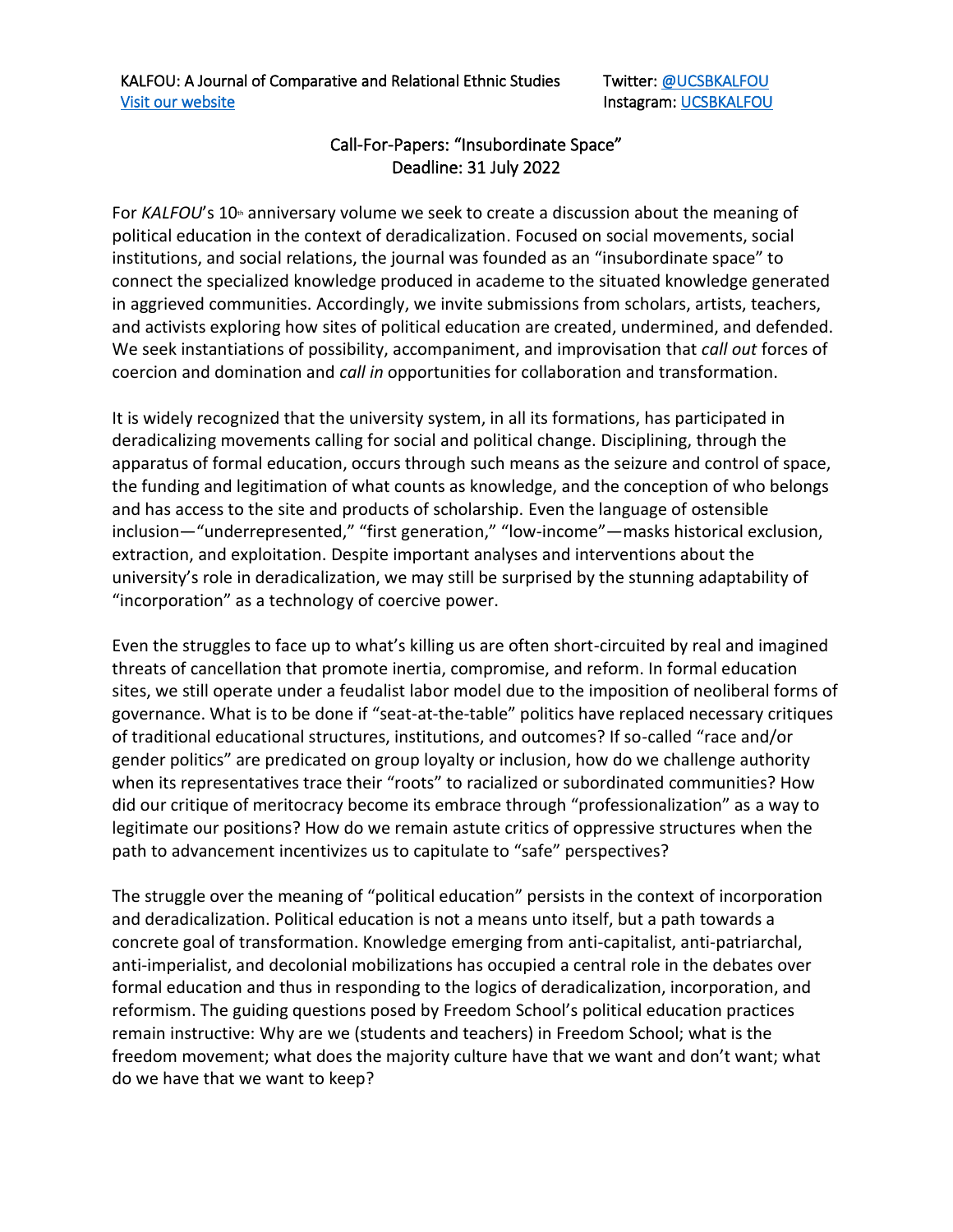*KALFOU* is excited to engage your submissions in, *but not limited to*, the following areas:

• "Feature Articles"

·

- $\circ$  Essay submissions responding to any aspect or theme from the current CFP: "Insubordinate Space"
- o Reflections on *KALFOU*'s 10-year history
- o Histories of the complex relationships between social movements and academic spaces, and how ideas, practices, and bodies move within and between educational and activist sites
- $\circ$  Analyses of the shifting definitions of "political education" in the context of neoliberalism
- $\circ$  Moving away from "1<sup>st</sup> generation" dominant discourses to exposing patterns of exclusion
- "Keywords" Phrases, terms, and concepts that emerge from activism:
	- o Radical vocabularies emerging from current activism
	- o The technologies of incorporation, co-optation, and capture of radical vocabularies
	- o The congealing of keywords into commodities, brands, and slogans under neoliberal exigencies
	- o Persistent and ungovernable articulations unruly desires and terms
	- $\circ$  The incorporation or incantation of the land acknowledgement in the absence of discussions about reparations to Indigenous people
- "La mesa popular" Reports from the field about ongoing activism:
	- $\circ$  Reports from the field in contestation of deradicalization efforts at educational sites (for examples, struggles against transphobic and homophobic school policies, book banning, and eradicating Critical Race Theory; struggle for Ethnic Studies curriculum)
	- $\circ$  Specific campaigns that reimagine education (for example, CopsOffCampus and other mobilizations to end educational contracts with police and policing agencies)
	- $\circ$  Articulating labor, decolonial, and antiracist struggles together (adjunctification, student labor, and insubordinate space in the "gig economy")
- "Art and Social Action" Analyses of works of expressive culture that function as repositories of collective memory, sites of moral instruction, and mechanisms for calling communities into being through performance:
	- o Expressive culture in the context of commodification and cooptation
	- o Performance Studies and political education
	- o Art practice as process
- "Mobilized 4 Movement" Reflections on social movements and how their participants see themselves and their work:
	- o Unlikely alliances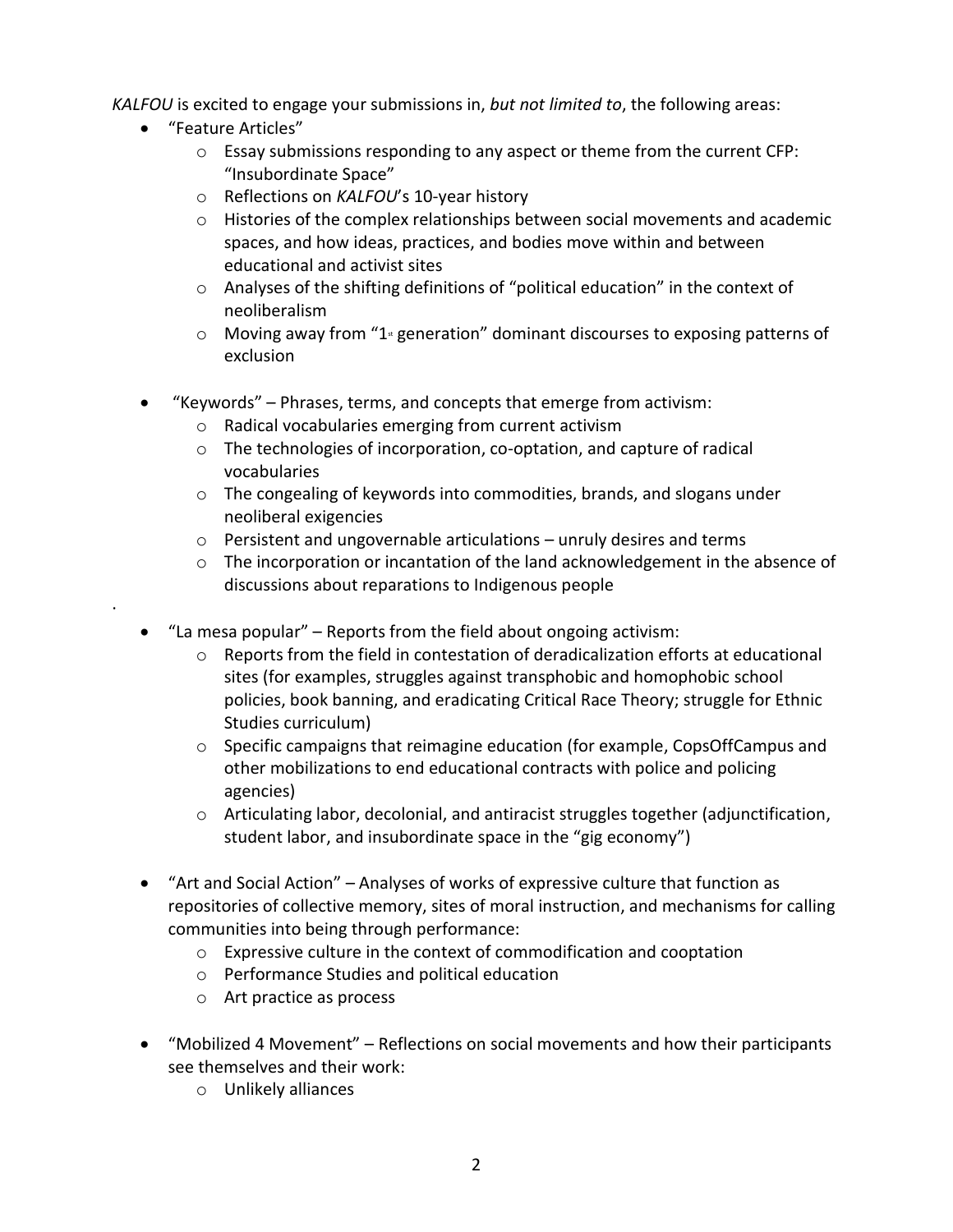- o Transnational, interethnic conflict and collaboration
- o Learning from and with political prisoners and efforts towards their total liberation
- "Teaching and Truth" First-person testimony from classroom teachers:
	- o Methodologies, practices, and care given increasing violence and vulnerability
	- o De-romanticizing teaching as activism (in formal education, prisons, and community spaces); challenging liberal humanist claims to education
	- o What are the economic and ideological incentives that compel our commitments to the institution of education and/or the practice of political education?
- "In Memoriam" Acknowledgment of and tribute to the work of departed comrades and colleagues:
	- $\circ$  Life expectancy for women and LGBTQIA people of color and radical scholars in and outside of the academy (what are the conditions within academe that contribute to premature death and the conditions confronting organizers and activists in the field?)
	- $\circ$  What conditions do we imagine for their homegoing and our survivance? How do we live and learn?

## **Submission Guidelines**

*Kalfou: A Journal of Comparative and Relational Ethnic Studies* welcomes your ongoing submissions and engagement. *Kalfou* is a scholarly journal focused on social movements, social institutions, and social relations. We seek to build links among intellectuals, artists, and activists in shared struggles for social justice. The journal seeks to promote the development of community-based scholarship in ethnic studies among humanists and social scientists and to connect the specialized knowledge produced in academe to the situated knowledge generated in aggrieved communities.

We invite articles that address asymmetries of power, social justice, new ways of knowing, and new ways of being. We aim to illuminate the distribution of opportunities and life chances inside communities of color in the past, present, and future; to focus on the roles played by the state, capital, social structures, and social movements in promoting or suppressing social justice; to offer a platform for discussing the struggles, problems, dreams, and hopes embedded inside anti-racist work.

Each issue includes sections on social movement strategies and keywords, artists and social action, and concrete struggles for resources, rights, recognition, and dignity.

Contributors' names should appear on a separate title page so that manuscripts can be evaluated anonymously. Submissions should be 5-10k words, including citations, and should follow The Chicago Manual of Style (17<sup>th</sup> ed.).

Submit manuscripts via e-mail attachment in Word format to: submissions@kalfou.ucsb.edu.